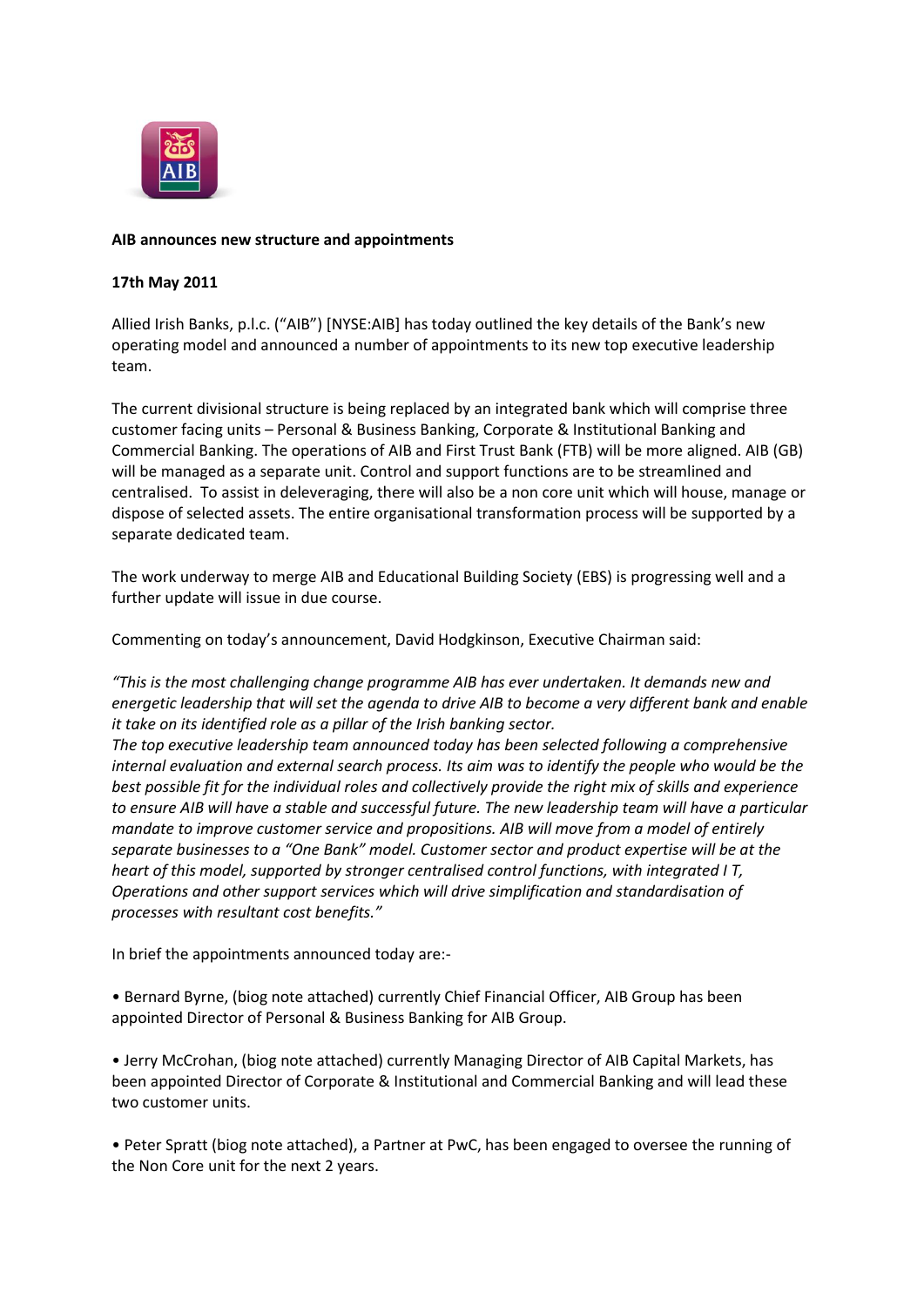• Keith Davies (biog note attached), has been appointed Group Services and Transformation Director.

• Paul Stanley (biog note attached), currently AIB Group Financial Controller, has been appointed Acting Chief Financial Officer pending a permanent appointment to this role.

• Stephen Bell (biog note attached), a Director of PwC, has been appointed Acting Chief Risk Officer pending a permanent appointment to this role.

• Joe O'Connor continues in the role of Chief Credit Officer.

• Marcel McCann continues in the role of Operations and Technology Director, now reporting into the Group Services and Transformation Director.

• John Conway continues in the role of Human Resources Director, now reporting into the Group Services and Transformation Director.

All of the above appointees will be members of the Bank's new Executive Committee which will be headed by the Executive Chairman.

Robbie Henneberry, currently Managing Director, RoI Division has been appointed Head of Northern Ireland business to oversee the changes and development required to align the operations of AIB and FTB. He will report to the Director of Personal & Business Banking.

Nick Treble, currently Managing Director of AIB UK, continues to manage the GB business. This business is being reinvigorated and management appointments and changes will be made to the new GB unit in due course.

### **For further information, please contact:**

Alan Kelly General Manager, Corporate Services AIB Group Bankcentre Ballsbridge Dublin 4 Tel: +353-1-6600311 Ext 12162

or

Catherine Burke Head of Group Corporate Relations AIB Group Bankcentre Ballsbridge Dublin 4 Tel: +353-1-6600311 Ext 13894

### **BIOGRAPHIES**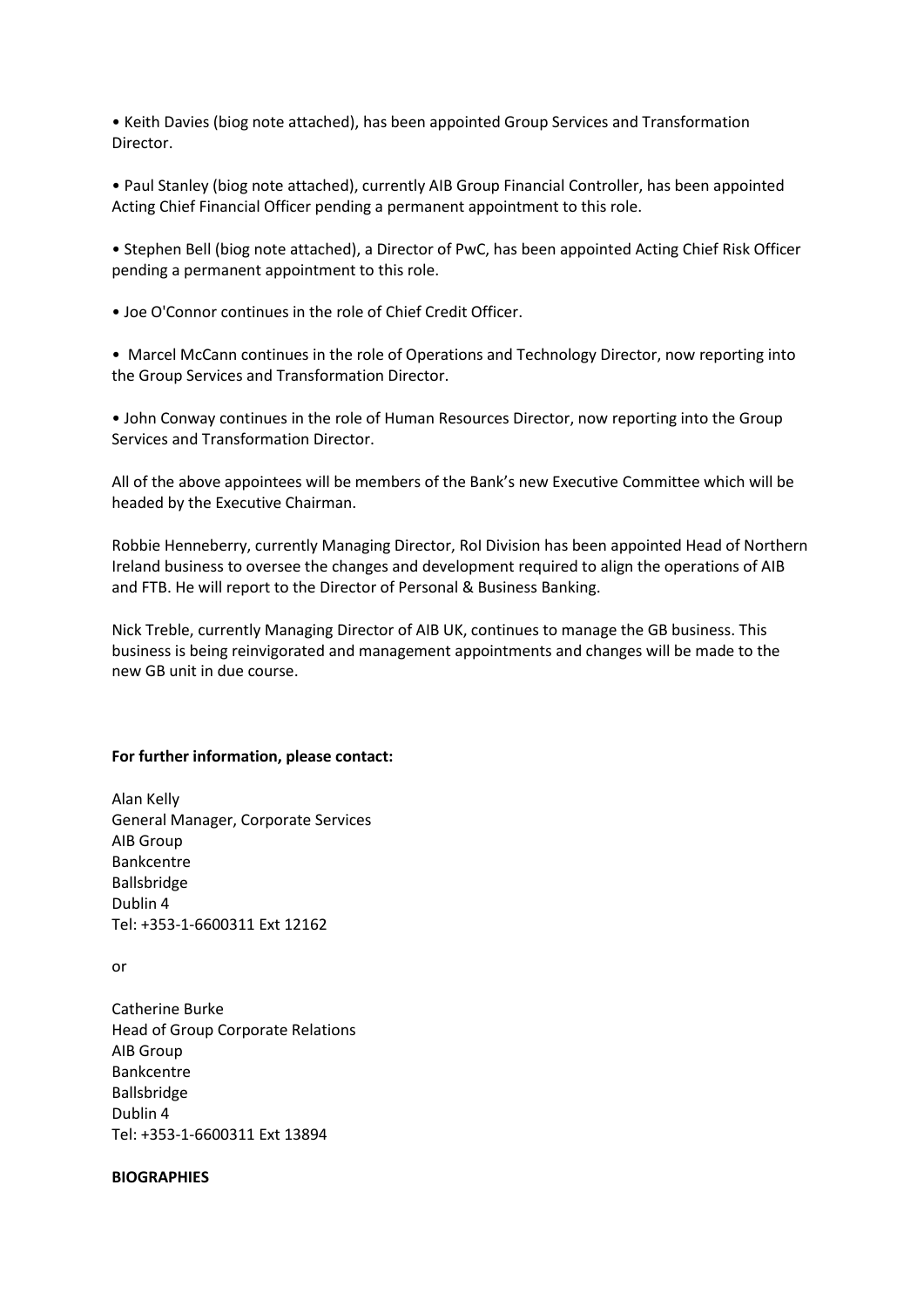# **Bernard Byrne (Age 42) – Director Personal and Business Banking**

Bernard Byrne is currently the CFO of AIB, a position he has held since joining the bank in May 2010. During this period, he has played a key leadership role to help the Bank through the most difficult period in its history as AIB has worked with the Irish government, CBI, and the ECB to navigate through the consequences of the collapse in the Irish real estate market and global financial crisis. He began his career as a Chartered Accountant with PricewaterhouseCoopers (PwC) in 1988 and joined ESB International as Commercial Director in 1994. In 1998 he took up the post of Finance Director with IWP International Plc (and later its Deputy CEO) before moving to ESB in 2004 where he held the post of Group Finance and Commercial Director until he left in 2010 to take up his current role.

Bernard has a very broad range of experience across public, private, private equity and government ownership structures. At AIB and in these previous roles, he has been very successful in working with and driving significant change, across various sectors including consumer, retail, manufacturing, distribution and energy. His experience provides the ideal mix of skills to deliver the level of change needed in this critical role and shape the future of the organisation.

# **Keith Davies (Age 63 ) - Group Services and Transformation Director**

Keith Davies graduated in Economics from University College London. He worked in banking in the City of London for four years and then became a solicitor with the international firm, Lovells.

For many years, Keith practiced business law whilst based in London, Brussels and Paris and travelled extensively around the world for multinational clients that he brought to the firm he eventually created. Having developed a strong insurance law practice, he was asked by his US clients, Chubb, to become the President and CEO of its failing company in France.

Keith successfully turned the business round before performing the same service for another major US insurer, CNA - this time as CEO of all its European insurance operations and Chairman and CEO of its reinsurance and run-off interests.

In 2006, he was asked to head up the turnaround of 150 English National Health Service (NHS) organisations that were forcing the Health service into deficit for the third year running. This was happening despite having a budget that was rapidly expanding towards £100 billion. The programme addressed the fundamental workings of the bodies and brought about a substantial rebalancing of the budget within one year.

Keith then spent three years in different parts of the world focussing on publicly owned Health systems - latterly in Canada.

## **Jerry McCrohan (age 61) - Director of Corporate & Institutional and Commercial Banking**

Jerry McCrohan is Managing Director of AIB Capital Markets. A graduate of Trinity College Dublin, he joined AIB in 1969.

He took over the role as Head of the AIB Capital Markets Division in February 2010 and was appointed to the Group Executive Committee at that time.

During his early career, he was assigned to various roles in the Retail and Commercial Bank and gained extensive experience and expertise in lending to the Commercial and SME sectors. He was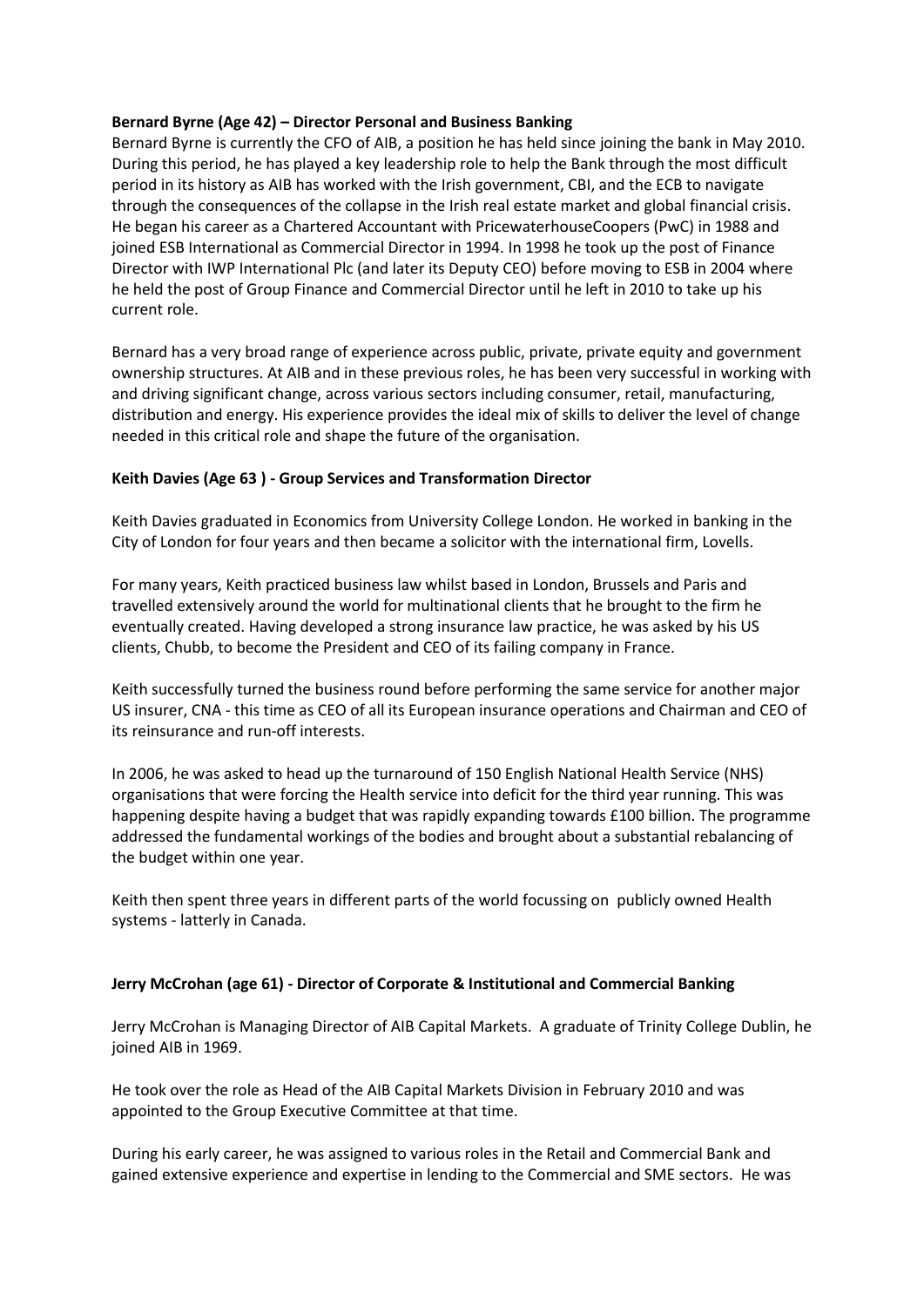seconded to the Industrial Development Authority of Ireland in 1979, where he worked with the Small Industries Division.

On his return to AIB, Mr McCrohan was appointed to senior positions in retail banking including Regional Manager Midlands and North West and later went on to become Head of Global Corporate Banking for the Capital Markets Division.

He is one of the founding directors of Ark Life Assurance Company and also recognised for spearheading the Bank's Foreign Direct Investment Strategy in late 90's – mid 2000's.

A Past President of the American Chamber of Commerce, he is a member of the Business Advisory Board of the National Institute of Technology Management. He is also a fellow of the Institute of Bankers and the Institute of Chartered Secretaries and Administrators.

## **Peter Spratt (age 51) - Head of Non Core Unit**

Peter, who qualified as a chartered accountant in 1982, is a partner in PricewaterhouseCoopers specialising in Corporate restructuring. He has led a number of strategic reviews of quoted and private companies including The EMI Group, Marconi and Samsonite. He has also led a number of other project management assignments including advice to the United Nations deployment of donations following the 2004 Tsunami, and the operational and financial restructuring of the Louisiana transport system following hurricane Katrina.

He was appointed leader of PwC's global restructuring practice (GRP) in 2007 and during his tenure has led a team of over 1,700 staff in corporate recovery and restructuring programmes across 62 countries. This involves operating in situations which require urgent assessment, prompt action and the ability to bring diverse stakeholders and agendas to consensual agreement often in extremely tight timescales.

He is an associate of the Institute of Chartered Accountants in England and Wales, and a fellow of the Association of Business Recovery Professionals (UK)

## **Paul Stanley (age 47) - Acting Chief Financial Officer**

Prior to moving to the role of acting CFO, Paul was Group Financial Controller for AIB. In this role he has overseen the key asset disposals and capital restructuring of AIB Group over the last twelve months.

He commenced his career with AIB in 1980 when he joined the bank's Branch Banking Division and then worked in the Group's financial control department. In 1998 Paul moved to the Group's Capital Markets division, treasury operations as a senior risk analyst. In 2000, he took up a three year role as Head of Treasury Finance and Risk in AIB's Poland Division (Bank Zachodni WBK). Paul returned to Ireland in late 2003 as Head of Asset Liability Management for the Group and moved into the Group Financial Controller role in 2010.

Paul, a Certified Chartered Accountant, is also a committee member of ALMA, the UK and Irish Asset & Liability Management Association.